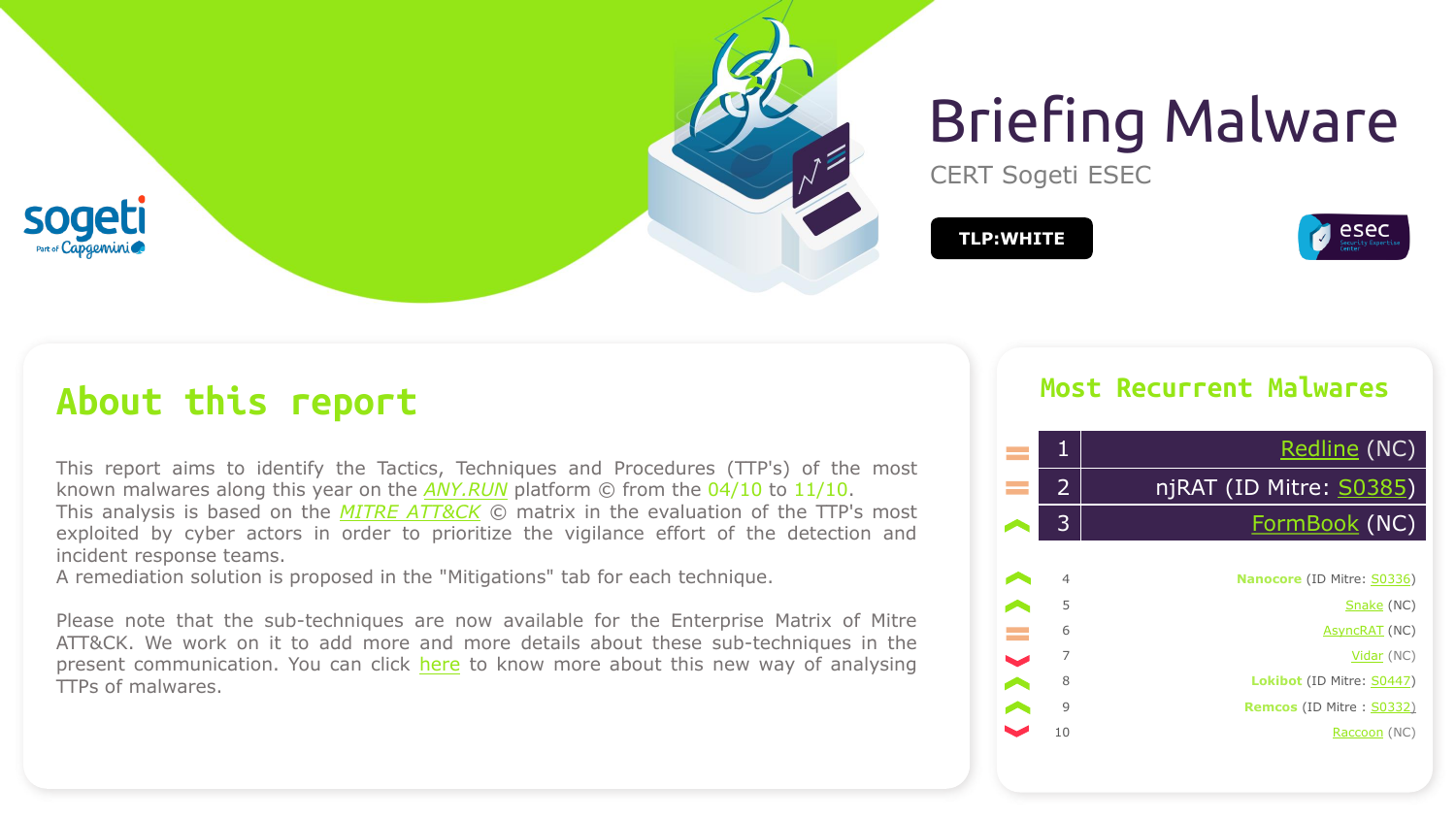





## **Most observed malwares's TTPs overlaps**

A graphic presentation of TTPs overlaps between malwares is available in the next pages. For each tactic, you can find the listing of the names and the IDs of the techniques. Credits from The Mitre Corporation  $\mathbb{C}$ .

|               | TA0002:<br><b>Execution</b>                                                                                                | TA0003:<br>Persistence                                                                                                                | TA0004:<br><b>Privilege Escalation</b>                                                                                         | TA0005:<br><b>Defense Evasion</b>                                          | TA0006:<br><b>Credential Access</b>                   | TA0007:<br><b>Discovery</b>                                    | TA0009:<br><b>Collection</b>               |                   |                                             | TA0011:<br><b>Command and</b><br><b>Control</b> | TA0010:<br><b>Exfiltration</b>                          |
|---------------|----------------------------------------------------------------------------------------------------------------------------|---------------------------------------------------------------------------------------------------------------------------------------|--------------------------------------------------------------------------------------------------------------------------------|----------------------------------------------------------------------------|-------------------------------------------------------|----------------------------------------------------------------|--------------------------------------------|-------------------|---------------------------------------------|-------------------------------------------------|---------------------------------------------------------|
|               | T <sub>1059</sub> :<br>T1059.003<br><b>Command</b><br>Windows<br>and<br>Command<br><b>Scripting</b><br>Shell<br>nterpreter | T1547:<br>T1547.001<br><b>Boot or</b><br>Registry<br>Run Keys /<br>Logon<br><b>Autostart</b><br>Startup<br><b>Execution</b><br>Folder | T1547:<br>T1547.001<br><b>Boot</b> or<br>Registry<br>Run Keys /<br>Logon<br>Autostart<br>Startup<br><b>Execution</b><br>Folder | T1112:<br><b>Modify</b><br>Registry                                        | T1056:<br>T1056.001<br>Input<br>Keylogging<br>Capture | <b>T1012 : Query</b><br>Registry                               | T1056: Input T1056.001<br>Capture          | <b>Keylogging</b> | T1105:<br>Ingress<br>Tool<br>Transfer       |                                                 | T1041:<br>Exfiltration<br>Over <sub>C2</sub><br>Channel |
|               | T1106:<br><b>Native API</b>                                                                                                |                                                                                                                                       | T1055:<br>Process<br>Injection                                                                                                 | T1027:<br>Obfuscated<br>Files or<br><b>Informatior</b>                     |                                                       | <b>T1083: File and</b><br><b>Directory</b><br><b>Discovery</b> | T1560:<br>Archive<br><b>Collected Data</b> |                   | T1071:<br>Applicati<br>on Layer<br>Protocol | T1071.001:<br>Web<br>Protocols                  |                                                         |
|               |                                                                                                                            |                                                                                                                                       |                                                                                                                                | T1055:<br><b>Process</b><br>Injection                                      |                                                       | T1057: Process<br><b>Discovery</b>                             | T1113: Screen<br>Capture                   |                   | T1571:<br>Non-<br><b>Standard</b><br>Port   |                                                 |                                                         |
| <b>Legend</b> |                                                                                                                            |                                                                                                                                       |                                                                                                                                | T1562:<br>Impair<br><b>Defenses</b>                                        |                                                       | T1082: System<br>Information<br><b>Discovery</b>               | <b>T1125: Video</b><br>Capture             |                   |                                             |                                                 |                                                         |
|               | Technique shared<br>by 9 malwares                                                                                          |                                                                                                                                       | Technique shared<br>by 6 malwares                                                                                              | T1070:<br>T1070.004<br>Indicator<br>File<br>Removal on<br><b>Delection</b> |                                                       | T1120: Peripheral T1123: Audio<br><b>Device Discovery</b>      | Capture                                    |                   |                                             |                                                 |                                                         |
|               | Technique shared<br>by 8 malwares                                                                                          |                                                                                                                                       | Technique shared<br>by 5 malwares                                                                                              | Host                                                                       |                                                       |                                                                | T1005: Data                                |                   |                                             |                                                 |                                                         |
|               | Technique shared<br>by 7 malwares                                                                                          |                                                                                                                                       | Technique shared<br>by 4 malwares                                                                                              |                                                                            | Technique shared<br>by 3 malwares                     |                                                                | from Local<br>System                       |                   |                                             |                                                 |                                                         |